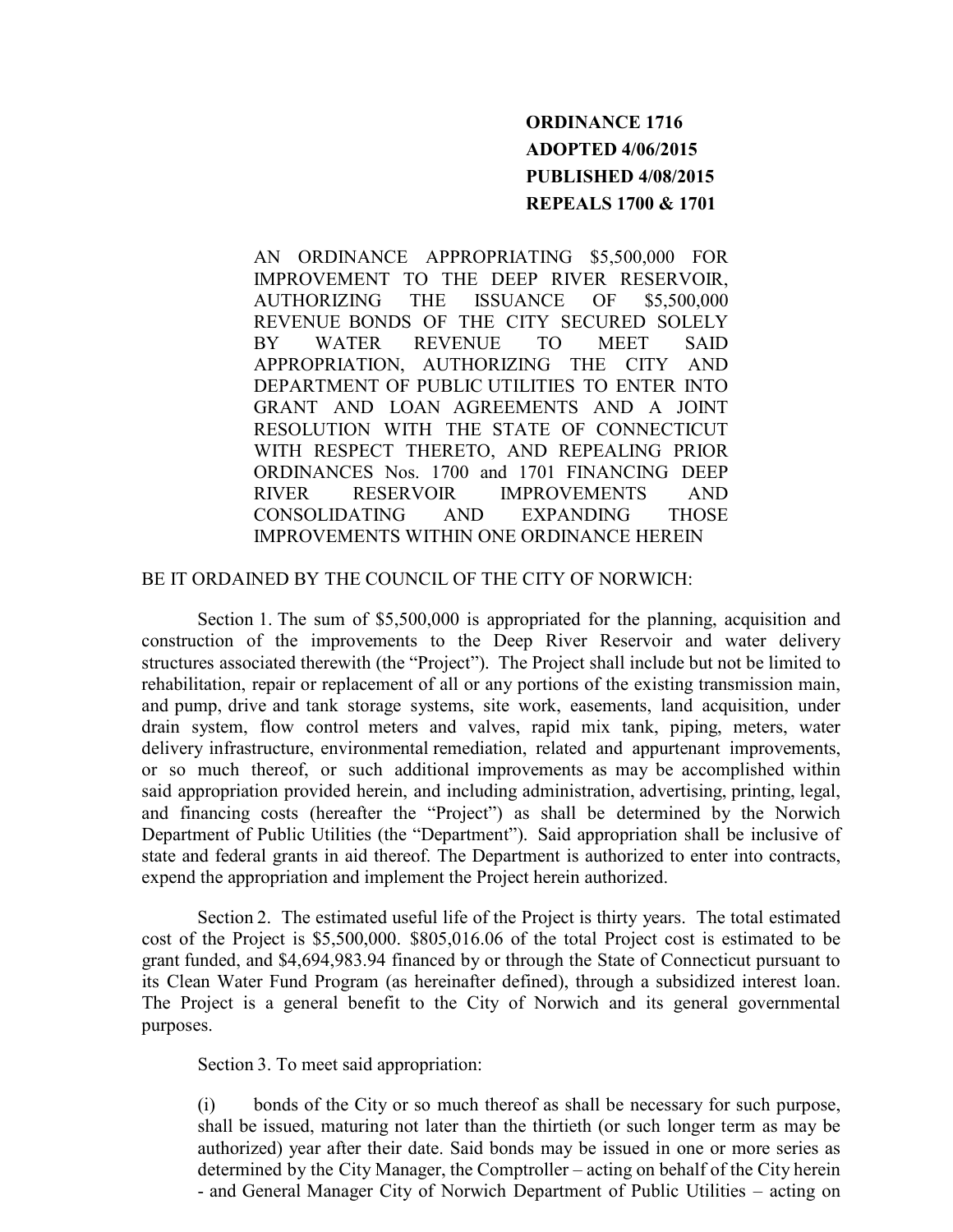behalf of the Department and the Board of Public Utilities Commissioners (hereafter the "Board") herein - (the "Issuer Officials") and the amount of bonds of each series to be issued shall be fixed by the Issuer Officials in the amount necessary to meet the Issuer's share of the cost of the Project determined after considering the estimated amount of the State and Federal grants-in-aid of the Project, or the actual amount thereof if this be ascertainable, and the anticipated times of the receipt of the proceeds thereof, provided that the total amount of bonds to be issued shall not be less than an amount which will provide funds sufficient with other funds available for such purpose to pay the principal of and the interest on all temporary borrowings in anticipation of the receipt of the proceeds of said bonds outstanding at the time of the issuance thereof, and to pay for the administrative, printing and legal costs of issuing the bonds. The bonds shall be in the denomination of \$1,000 or a whole multiple thereof, or, be combined with other bonds of the Issuer and such combined issue shall be in the denomination per aggregate maturity of \$1,000 or a whole multiple thereof, be issued in bearer form or in fully registered form, be executed in the name and on behalf of the City by the facsimile or manual signatures of the Issuer Officials bear the City seal or a facsimile thereof, be certified by a bank or trust company designated by the Issuer Officials, which bank or trust company may be designated the registrar and transfer agent, be payable at a bank or trust company designated by the Issuer Officials and be approved as to their legality by Bond Counsel. They shall bear such rate or rates of interest as shall be determined by the Issuer Officials. The issuance of such bonds in one or more series, the aggregate principal amount of bonds to be issued, the annual installments of principal, redemption provisions, if any, the date, time of issue and sale and other terms, details and particulars of such bonds shall be determined by the Issuer Officials, in accordance with the Joint Resolution. In the case of Parity Indebtedness as defined in the Joint Resolution between the City of Norwich and the Board (as hereinafter defined as the "Joint Resolution"), the Issuer Officials, shall also determine the revenues and property to be pledged for payment of such Parity Indebtedness; or

(ii) temporary notes of the City may be issued in one or more series pursuant to Section 7-244a of the General Statutes of Connecticut, as amended. The amount of such notes to be issued, if any, shall be determined by the Issuer Officials, and they are hereby authorized to determine the date, maturity, interest rate, form and other details and particulars of such notes, and to sell, execute and deliver the same; or

(iii) Intentionally left blank; or

(iv) interim funding obligations and project loan obligations or any other obligations of the City (hereinafter "Clean Water Fund Obligations") evidencing an obligation to repay any portion of the costs of the Project determined by the State of Connecticut Department of Environmental Protection, Public Health or other department as applicable to be eligible for funding under Section 22a-475 et seq. of the Connecticut General Statutes, as the same may be amended from time to time (the "Clean Water Fund Program"). The General Manager City of Norwich Department of Public Utilities is authorized in the name and on behalf of the City and the Board to apply for and accept any and all Federal and State loans and/or grants-in-aid of the Project and is further authorized to expend said funds in accordance with the terms hereof and in connection therewith to contract in the name of the Department with engineers, contractors and others. The City may issue Clean Water Fund Obligations in one or more series and in such denominations as the Issuer Officials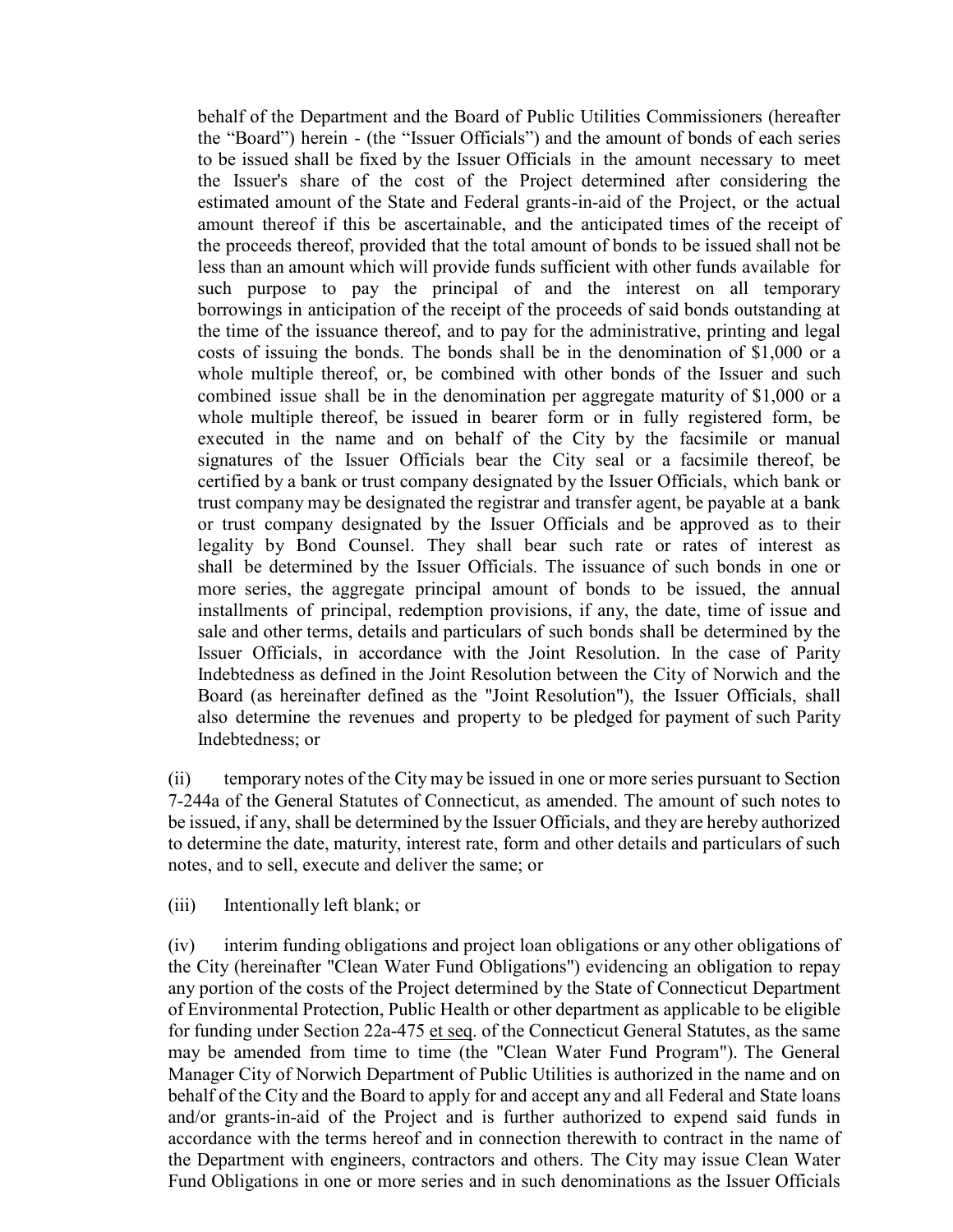shall determine, provided that the total of all such Clean Water Fund Obligations, bonds and notes issued and appropriation expended pursuant to this ordinance shall not exceed \$5,500,000. The Issuer Officials are hereby authorized to determine the amount, date, maturity, interest rate, form and other details and particulars of such interim funding obligations and project loan obligations, subject to the provisions of the Clean Water Fund Program, and to execute and deliver the same. Clean Water Fund Obligations shall be secured solely from a pledge of water system revenues; or

(v) promissory notes, bonds or other obligations made payable to the United States of America to meet any portion of the costs of the Project determined by the federal government, including acting through the Rural Utility Service of the United States Department of Agriculture ("USDA") or other federal program or agency, to be eligible for loan and/or grant monies; or

(vi) any combination of bonds, temporary notes, notes, or obligations as set forth in the preceding subsections may be issued, provided that the total, aggregate principal amount thereof outstanding, and including the amount of grant funding obtained pursuant to a Project Grant and Project Loan Agreement, at any time shall not exceed \$5,500,000.

## Section 4.

(i) Bonds, temporary notes, or water assessment notes, Clean Water Fund Obligations and federal obligations all as set forth in section 3 are hereafter referred to as "Bonds." The Bonds shall be water revenue bonds of the City, the payment of principal and interest on which shall be secured solely by revenues derived from the operation of the water system, including use charges, connection charges, benefit assessments or any combination thereof, investment income derived there from, or other property of the water system or revenue derived from the operation of the water system in accordance with the Joint Resolution. Each of the Bonds shall recite to the effect that every requirement of law relating to its issue has been duly complied with, that such Bond is within every debt and other limit prescribed by law, that such Bond does not constitute a general obligation of the City for which its full faith and credit is pledged, and that such Bond is payable solely from revenues, assessments, charges or property of the water system specifically pledged therefore.

(ii) The bonds authorized to be issued by section 3 shall be, issued and secured pursuant to the Joint Resolution approved by the City Council on August 7, 2000, and the Board on July 17, 2000, as amended, and as supplemented by various supplemental Resolutions adopted pursuant to the Joint Resolution, and which is hereby ratified, confirmed and approved in its entirety, including without limitation, the rate and revenue covenants therein. The Board irrevocably agrees to comply with the provisions of the Joint Resolution, including Supplemental Resolutions, including but not limited to: to set, establish and collect and maintain rates and revenue as necessary to continually comply with the terms, conditions and covenants of the General Resolution. The City irrevocably agrees to comply with the provisions of the General Resolution. In order to implement the provisions of the Joint Resolution the City and the Board may enter into an indenture of trust with a bank and trust company which indenture may contain provisions customarily included in revenue bond financings, including provisions of a similar nature to those in the Joint Resolution and which are necessary, convenient or advisable in connection with the issuance of the Bonds and their marketability. The Issuer Officials are hereby authorized to execute and deliver on behalf of the City and the Board an indenture in such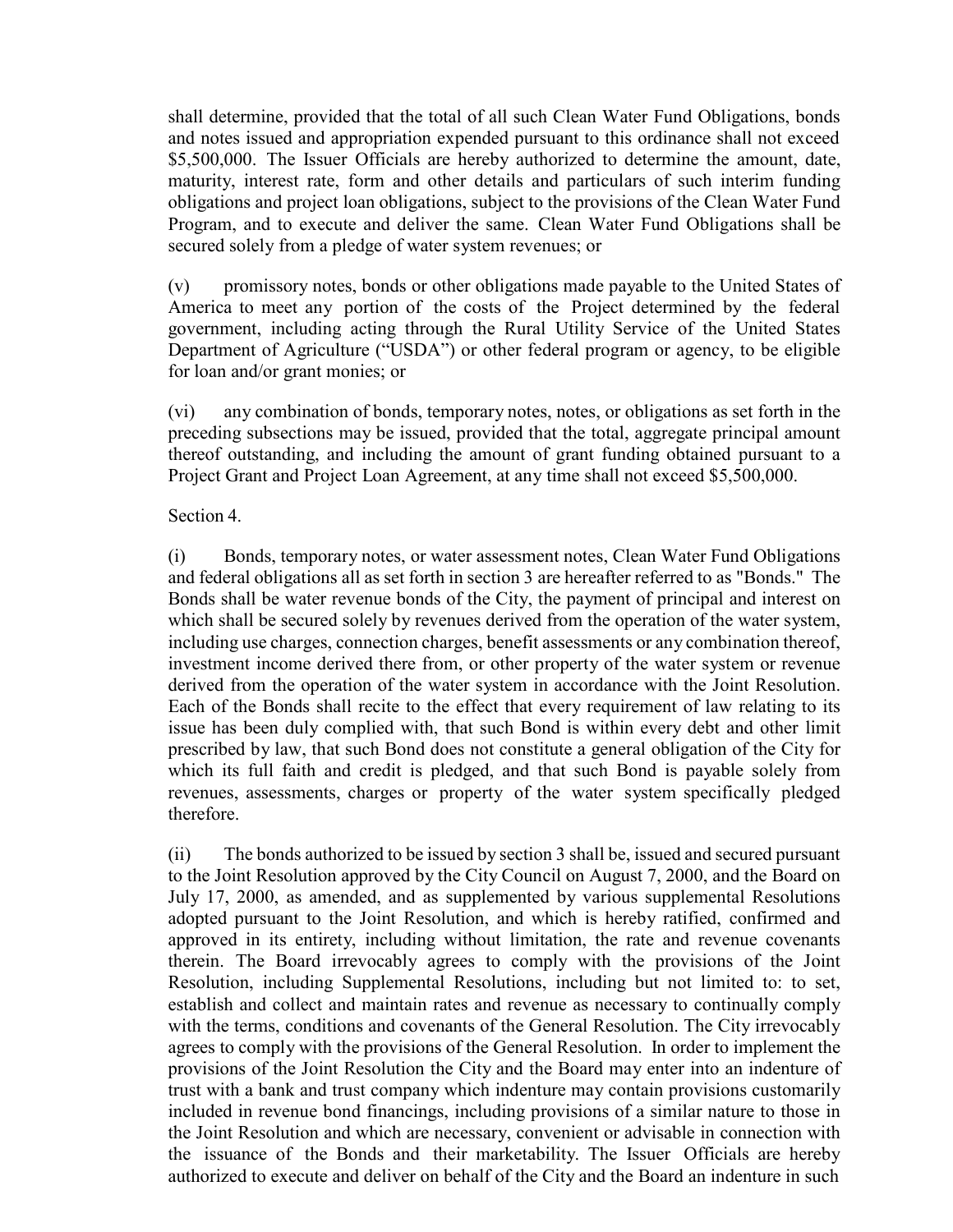final form and containing such terms and conditions as they shall approve, and their signatures on any such indenture shall be conclusive evidence of their approval as authorized hereby.

(iii) The Issuer Officials on behalf of the City and the Board are authorized to agree to additional terms and to delete or change existing terms and otherwise amend the form of Joint Resolution in order to obtain State or federal funding, provide better security for the bonds, correct any matter, cure any ambiguity or defect or otherwise benefit the Issuer in their judgment. Such additional or different terms may include restrictions on the use of water funds or fund balance or water operations, coverage ratios, additional or changed reserve requirements, identification and pledge of revenues securing the Bonds, providing for the form of the Bonds, conditions precedent to the issuance of Bonds and additional Bonds, the establishment and maintenance of funds and the use and disposition there from, including but not limited to accounts for the payment of debt service, the payment of operating expenses, debt service reserve and other reserve accounts, providing for the issuance of subordinated indebtedness, defining an event of default and providing for the allocation of revenues in such event, credit enhancement, providing for a pledge and allocation of water revenues to pay for obligations issued by third parties, and provisions of a similar and different nature to those in the Joint Resolution and which are necessary, convenient or advisable in connection with the issuance of the Bonds and their marketability, and to obtain the benefits of any state or federal grant or low interest loan program, including but not limited to the Clean Water Fund and Federal Department of Agriculture Programs. The Issuer Officials are hereby authorized, in addition to the General Resolution, to execute and deliver on behalf of the Issuer and the Board an indenture of trust in such final form and containing such terms and conditions as they shall approve, and their signatures on any such indenture shall be conclusive evidence of their approval as authorized hereby.

Section 5. The issue of the Bonds aforesaid and of all other bonds or notes of the City heretofore authorized but not yet issued, as of the effective date of this Ordinance, would not cause the indebtedness of the City to exceed any debt limit calculated in accordance with law.

Section 6. Said Bonds shall be sold by the Issuer Officials in a competitive offering or by negotiation, in their discretion. If sold in a competitive offering, the Bonds shall be sold upon sealed proposals at not less than par and accrued interest on the basis of the lowest net or true interest cost to the City. A notice of sale or a summary thereof describing the bonds and setting forth the terms and conditions of the sale shall be published at least five days in advance of the sale in a recognized publication carrying municipal bond notices and devoted primarily to financial news and the subject of state and municipal bonds. If the Bonds are sold by negotiation, the Issuer Officials, are authorized to execute a purchase agreement on behalf of the City and Board containing such terms and conditions as they deem appropriate and not inconsistent with this Ordinance.

Section 7. Resolution of Official Intent to Reimburse Expenditures with Borrowings. The City of Norwich (the "Issuer") hereby expresses its official intent pursuant to section 1.150-2 of the Federal Income Tax Regulations, Title 26 (the "Regulations"), to reimburse expenditures paid sixty days prior to and after the date of passage of this Resolution in the maximum amount